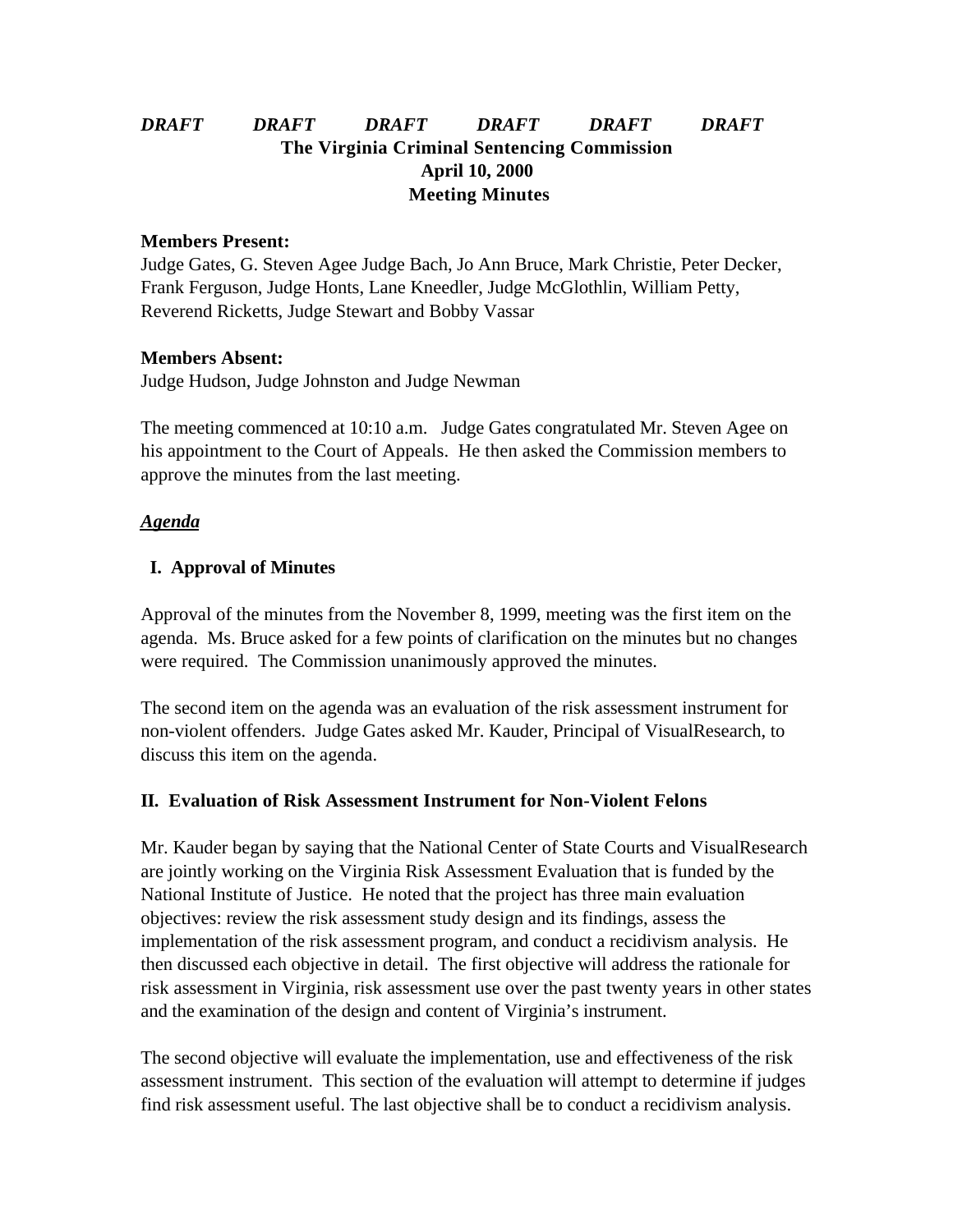This analysis will test the predictive validity of the instrument and will assess the success of the risk assessment instrument actually in identifying the highest risk offenders.

The largest part of this study is to identify available data and information sources to be used for the risk assessment evaluation. Mr. Kauder said the evaluation will use databases from the Sentencing Commission and Department of Corrections. Case files from local probation offices will have to be retrieved manually. He then discussed some of the primary methods for achieving evaluation objectives. On-site interviews will be conducted with judges, probation officers, prosecutors, defense counsel and intermediate sanction program directors and counselors. The final step would be to analyze the data. Mr. Kauder expected to create a comprehensive database for 600 offenders evaluated by the risk assessment instrument. The database will include information like the offender's prior record, socio-economic factors, seriousness of offense, sentence recommendations, risk assessment scores, as well as recidivism data.

Mr. Kauder then gave an early assessment of the evaluation. Record keeping varies from site to site and some manual data collection will be needed. Local diversion programs appear more utilized than state programs. Information on local diversion programs must be collected on-site. He said that would make the evaluation more complicated than expected.

A letter was sent out to the Chief Circuit Court judge in the pilot sites to let them know that researchers will be conducting interviews in the next couple of weeks. Judges will also be asked to recommend other local officials for interviews. He concluded by noting that in the next couple of months, the interviews will be conducted and the manual data collection will be completed. Mr. Kauder felt that the database should be complete by August.

Mr. Kauder then introduced Walt Pulliam from the Department of Corrections. Mr. Pulliam distributed a hand-out that included data on offenders exiting special community programs in 1996 and release outcomes for offenders released from community corrections' special programs in 1998. Mr. Pulliam observed that the evaluation study would be especially useful to the Department of Corrections.

Mr. Pulliam asked the Commission to take two related matters into consideration when making decisions about the study. The Department of Corrections supports the development of actuarial instruments to aid in judicial and criminal justice decisionmaking, but the Department believes the process should take into account the results of actual participation and outcomes by felon offenders who have completed or are participating in these programs. Mr. Pulliam said that many offenders score relatively high on a risk assessment instrument yet have been successful in these programs and the community thereafter.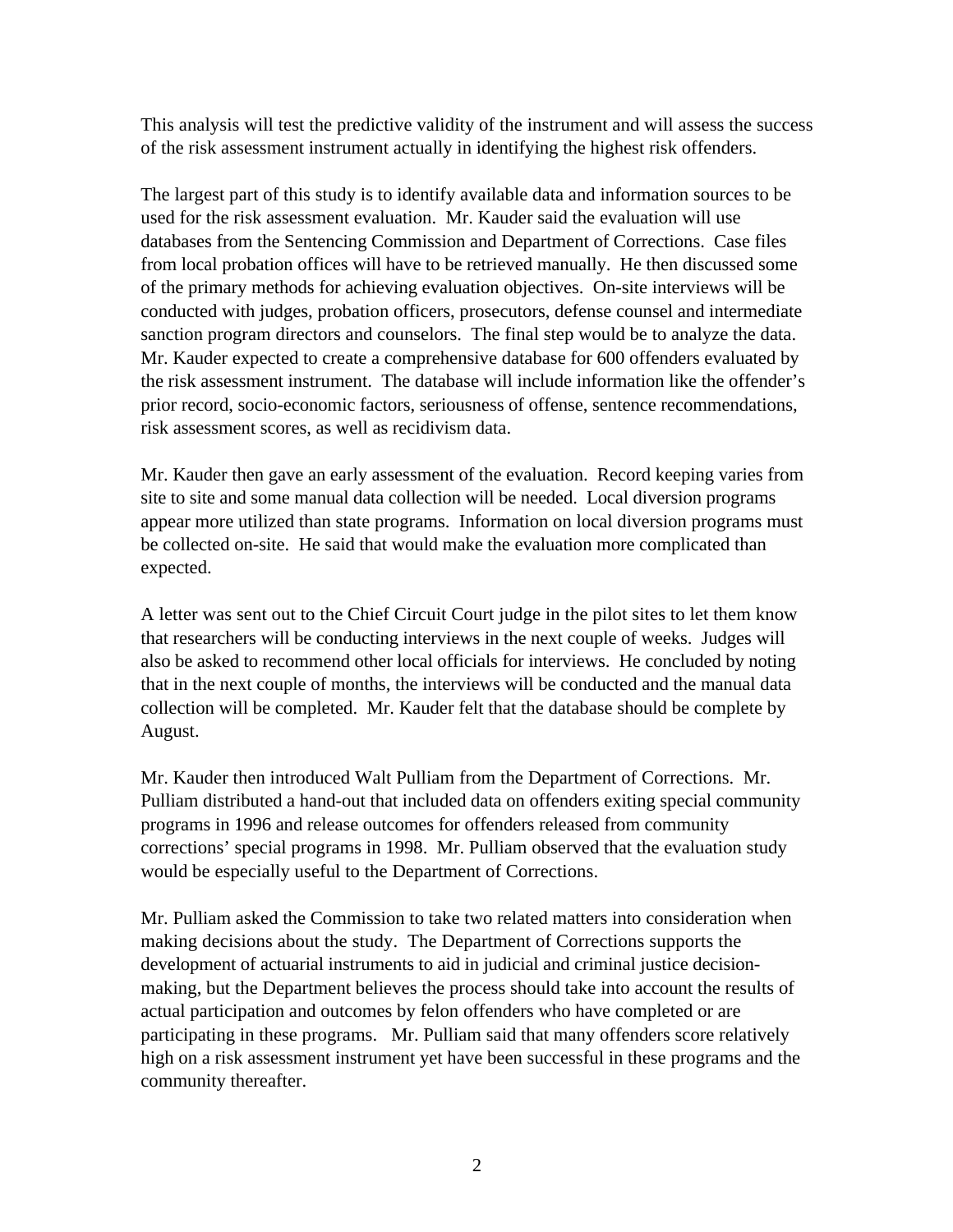The second point noted by Mr. Pulliam concerned a circumstance where a judge imposes a special condition of program participation in lieu of the recommended guideline sentence to incarceration and the fact that this decision sometimes is viewed as out of compliance with the guidelines. He noted that while a specific reading of the compliance analysis conducted by the Commission will sometimes count these sentences as "in compliance," most readers do not go beyond the initial in/out-of compliance notation. Mr. Pulliam asserted that the statutory definition and intent that established these programs as "probation" programs clearly intended for their use in lieu of imprisonment. He urged the Commission to consider any use of these alternative programs in lieu of any incarceration recommendation to be regarded as in full compliance.

Judge Gates thanked Mr. Kauder and Mr. Pulliam for their presentation. He then asked Dr. Kern to cover the next item on the agenda, General Assembly actions on new sentencing legislation.

#### **III. General Assembly Actions on New Sentencing Legislation - 2000 Session**

Dr. Kern said the Commission was very successful this year with our recommendations to 2000 Session of the General Assembly. All the recommendations that the Commission made in the Annual Report were approved by the General Assembly. The Commission made specific recommendations for revisions to the sentencing guidelines system. Those changes will take effect July 1, 2000.

He then gave a brief overview of some of the highlights of legislative action this past session. Dr. Kern discussed legislation that passed and failed. The presentation detailed some of the thinking of the General Assembly regarding sentencing issues.

The first bill he discussed was House Bill 383 that required juveniles found delinquent and adults found guilty for a first drug offense to be subject to periodic substance abuse testing, drug treatment and education. Dr. Kern said this bill also created three different sets of mandatory minimums. The guidelines would be contradicted by the mandatory minimum in certain instances. Mr. Kneedler commented that the mandatory minimum provisions in this bill did not correspond to a three time loser statute. Mr. Vassar asked if any state agency has researched the impact of mandatory minimums in Virginia. All of research that Mr. Vassar has read indicated that mandatory minimums are a waste of money. Mr. Petty commented that the bill's enactment clause requesting the Sentencing Commission to study drug offender sentencing may, in effect, be an invitation to look at some of issues that Mr. Vassar brought to the Commission's attention. Dr. Kern said that this bill charged the Commission with a study of the recommended sentencing midpoints for cases involving Schedule I/II drugs and marijuana where the defendant has been previously convicted of such an offense. The Commission's study shall include an examination of whether the minimum midpoint is adequate in deterring recidivism and insuring that criminal justice sanctions are integrated with substance abuse treatment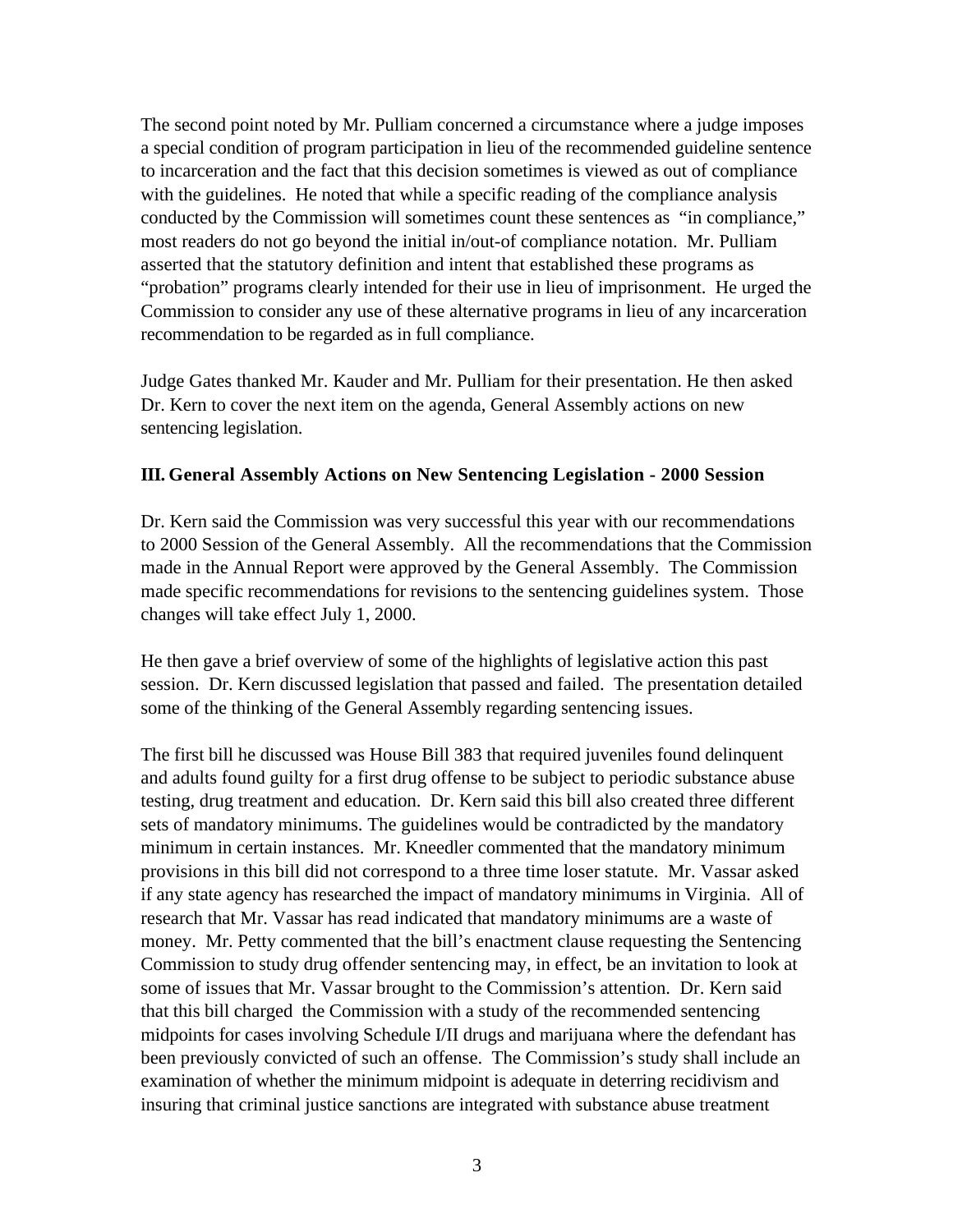services available through the Department of Corrections and local corrections agencies and facilities. The Commission's study shall be completed in time to make recommendations to the General Assembly on or before December 1, 2000.

Mr. Decker observed that legislation such as HB383 that is submitted without any input from the Commission undermines the actions taken by the Commission on drug offenses over the last four years. He expressed concern that the General Assembly must feel that the guidelines system and current sanctions are inadequate because they are enacting mandatory minimums. Mr. Christie agreed that mandatory minimums of the type found in HB383 are unnecessary because Virginia has good judges and guidelines with some flexibility. Mr. Christie asked Dr. Kern how much overlap exists between the new mandatory minimums and the discretionary sentencing guidelines. Mr. Christie wondered if some of the mandatory minimums simply reflected the guidelines. Dr. Kern responded that the original version of HB383 would have represented a severe departure from the guidelines in that it called for long mandatory minimums for second drug convictions. The final version of HB383 diverges much less frequently from the guidelines. Dr. Kern said that Dr. Creech would specifically address this issue in his presentation later in the meeting.

The second bill he discussed was House Bill 397 which specifies that only the Commission is to prepare fiscal impact statements for proposed legislation with a potential impact on correctional resources. The ten-year look forward period for the fiscal impact of proposed laws is reduced to six years. Furthermore, if the Commission does not have sufficient information to project the offender population impact, the words "cannot be determined" will be printed on the bill. This bill will become effective July 1, 2002.

The third bill discussed, House Bill 705, provides that when requested by the defendant, a jury shall be instructed that a person convicted of a capital offense committed or after January 1, 1995, will never be released on parole if given a life sentence. The bill also requested the Supreme Court, with the Virginia State Bar, to recommend jury instructions for non-capital felony offenses for further consideration by the General Assembly. The next bill was House Joint Resolution 395 that confirms the appointment of Judge Gates as Chairman of the Commission for a term of four years to expire November 30, 2004.

Dr. Kern proceeded to discuss Senate Bill 125. Initially, the bill would have required that each person convicted for a felony committed on or after July 1, 2000, and sentenced to an active incarceration term, to receive a post-release term and supervision period to be administered by the Parole Board. Dr. Kern read several amendments to this bill that will limit the application of this measure to only those instances where a judge fails to suspend at least 6 months of imposed incarceration time.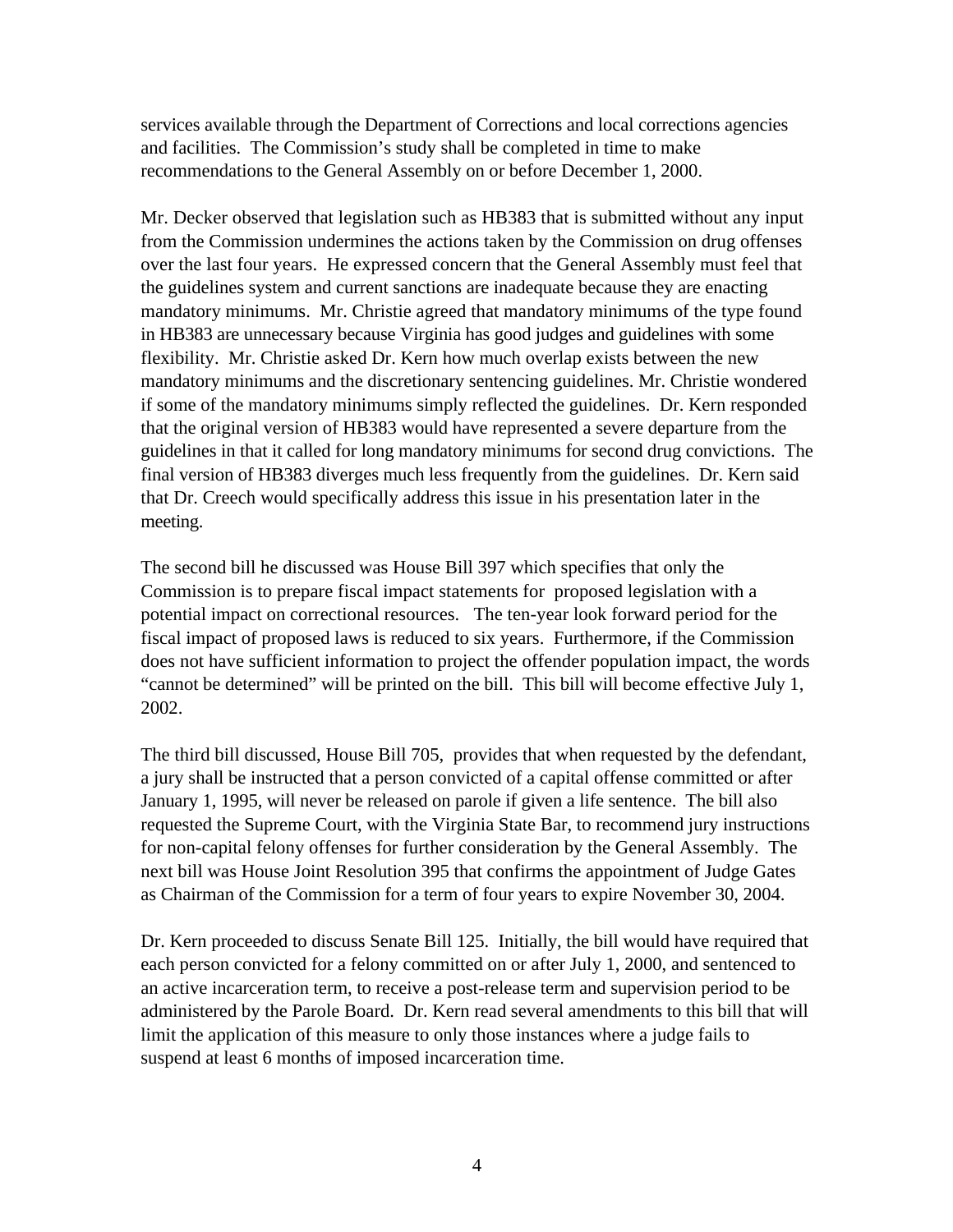Dr. Kern spoke about several bills that did not pass the 2000 Session of the General Assembly. He concluded his presentation by giving the members a list of new bills that contain mandatory minimums.

Judge Gates thanked Dr. Kern for his presentation. He then asked Dr. Creech to cover the next item on the agenda, Proposed Legislation and Impact Analysis - 2000 General Assembly Session.

## **IV. Proposed Legislation and Impact Analysis - 2000 General Assembly Session**

Dr. Creech presented an overview of the legislative impact process for the 2000 session of the General Assembly. The Commission produced 144 impact statements that were communicated to the Clerk of the House of Delegates, the Department of Planning and Budget, the Senate Finance Committee, the House Appropriations Committee, the Joint Legislative Audit and Review Commission, the Department of Corrections, the Compensation Board, and the Secretary of Public Safety. He displayed a chart that presented the types of changes in the contained bills assessed by the Commission. Forty-seven percent of the proposed legislation involved expansion or clarification of an existing statute and 24% represented a proposal to create a new crime. Of the 144 impact statements completed, 78.5 % became bills and 38% eventually passed both houses.

Judge Gates thanked Dr. Creech for his brief overview. He then asked Ms. Farrar-Owens to cover the next item on the agenda, Sex Offender Risk Assessment Instrument.

## **V. Sex Offender Risk Assessment Instrument**

Ms. Farrar-Owens said that the staff has been working diligently over the last four months collecting data on out-of-state arrests and convictions for the offenders in the sample. This information will help identify recidivists most accurately. Ms. Farrar-Owens found that adding out-of-state data obtained from FBI rap sheets increased the number of prior arrests and increased the number of recidivist offenses.

She said there were two different analytical models used in the data analysis. The first model's analytical method (Method 1) required the same follow-up period on every offender. The set follow-up period tracked offenders for a five-year period to see whether recidivism occurred. Method 2 allowed for a variable follow-up period that ranged from five to nine years. Some prior research on sex offenders has concluded that longer follow-up periods are desirable because sex offenders recidivate at a slower pace than other types of offenders.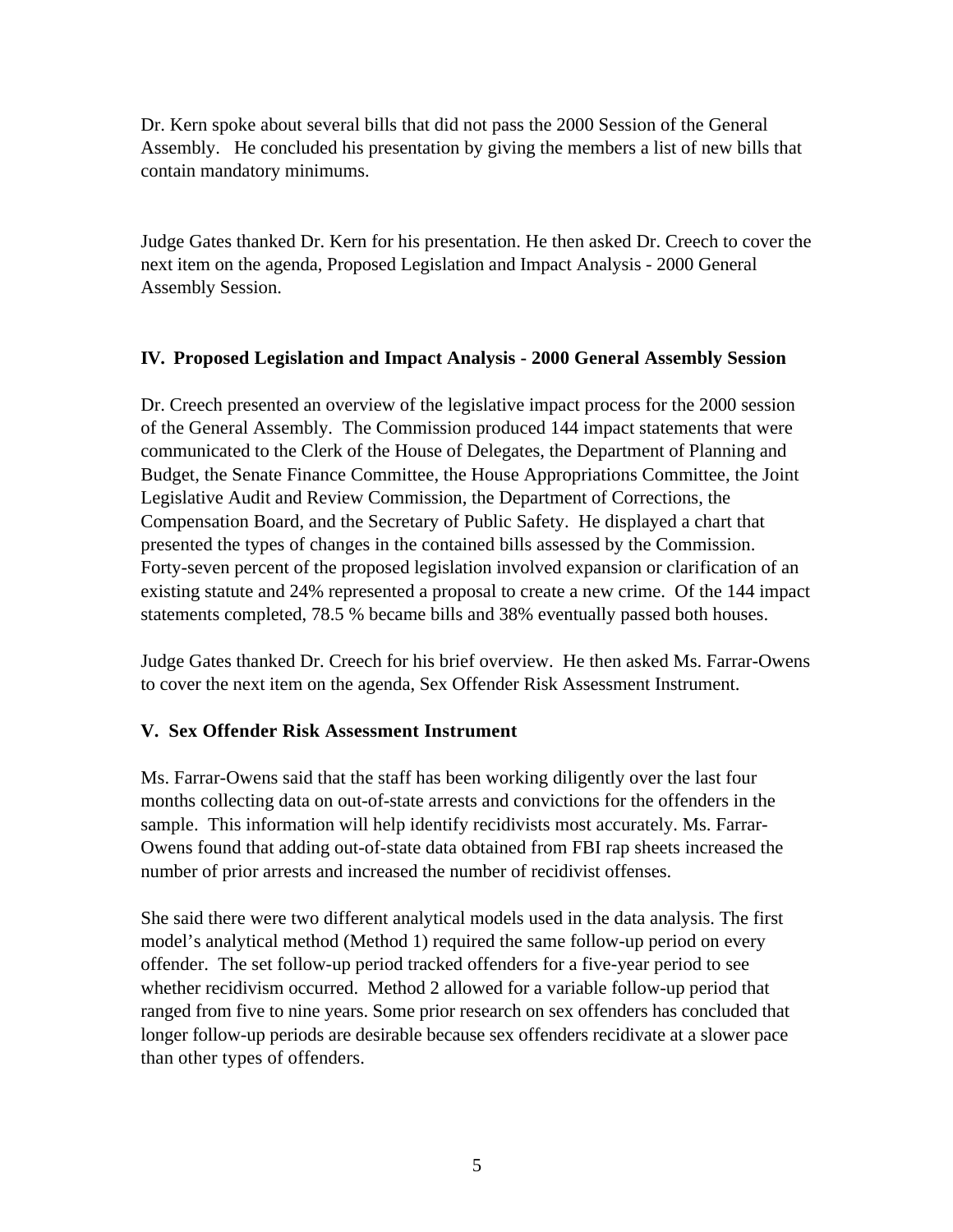She identified significant factors in predicting recidivism by relative degree of importance for both methods. Both methods had nearly all the same factors but the relative importance of the factors varied. For example, under the second method, offender age and prior arrest record were the strongest indicators. She displayed a chart that converted the significant variables from both Methods 1 and 2 into factors on a worksheet. The points on the worksheets represented the relative importance of each factor. Regardless of whether Method 1 or 2 is used, all the worksheet factors are the same except age at first juvenile adjudication. There is, Ms. Farrar-Owens noted, more emphasis on age and prior arrest record on the worksheet premised on Method 2. Ms. Bruce asked if there was any difference between prior mental health treatment and commitment. Ms. Farrar-Owens responded that a treatment can be out-patient while a commitment is an inpatient stay in a facility. Judge Honts inquired as to why the point structure was so low for cases where there was no victim/offender relationship and the victim was under age 10. He observed that this type of offense is very serious and the offender is likely a true pedophile. Ms. Farrar-Owens answered that, in the study, strangers did not recidivate as frequently as step-parents and other family members when the victim was under age 10. Mr. Petty wondered if the length of sentence imposed on a stranger could explain this result. Ms. Farrar-Owens said that the result was consistent even when the analysis controlled for the amount of time served.

Ms. Farrar-Owens said that the goal of risk assessment is to identify offenders most likely to recidivate. The instrument should be tested to see how well it performs. If the instrument is successful in differentiating between recidivists and non-recidivists, offenders who score the lowest points on the instrument should have very low rates of recidivism while offenders who score the highest points should produce much higher rates of recidivism. She displayed a chart that showed rates of recidivism by various levels of predicted risk for both models. Offenders were scored out on both instruments and labeled low risk, some risk, high risk and very high risk of recidivism. She said that both models do well in identifying non-recidivists scoring at the low levels and recidivists scoring at the highest levels on the instrument.

Ms. Farrar-Owens then presented a chart that showed the types of sentences the offenders in the sample received. Offenders who would be considered the lowest risk received a prison sentence 50% of the time. The offenders considered to be at some risk went to prison more often than any other group. The very high-risk group went to prison only three-fourths of the time. Nearly all offenders in the study labeled high risk who received a probation or jail sanction did, in fact, recidivate. She noted that offenders released from incarceration in 1990-1993 were sentenced under the old parole system. Current guidelines would recommend significantly longer terms for many of the offenders in the sample.

The charts presented labeled sex offenders as low risk, some risk, high risk and very high risk. Ms. Farrar-Owens remarked that there was nothing magical about the break points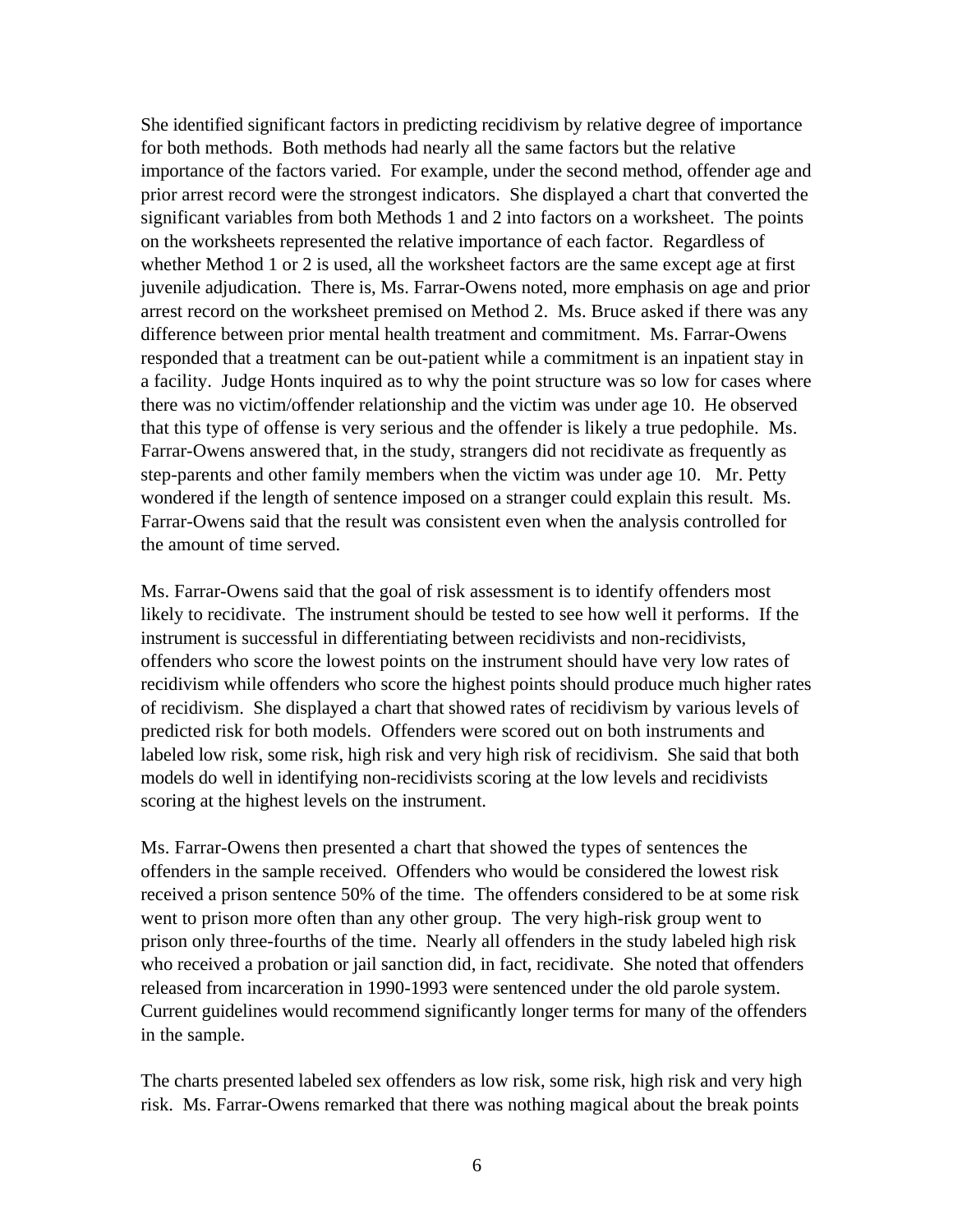in scoring that coincides with these risk labels. The focus of the legislative mandate is to identify offenders at risk for recidivating. The legislative charge is not specific as to how to apply a risk assessment tool other than it "could be used to determine the range of sentences which should be imposed upon a convicted sex offender based upon the risk for reoffending." The charts illustrated recidivism rates at four different scoring thresholds. The top 25%, the top 20%, the top 15%, and the top 10%. These charts allowed the members to compare the relative accuracy of each method at different scoring thresholds.

Ms. Farrar-Owens said that the legislative mandate requests the Commission to develop a risk assessment instrument for utilization with the sentencing guidelines. She asked the members to consider two options in this regard. The first option would be to inform the judge if the offender has a high risk of recidivism based on the risk assessment instrument. This option would allow the judge to decide how to incorporate risk information into the sentencing decision. A special section could be added for sex offenders that would identify an offender as high risk. Mr. Kneedler asked if the midpoint guidelines recommendation would be subject to adjustment. She said that the prison recommendation would be the normal guidelines range without any adjustment in this option.

The second option would increase the prison length recommendation based on the likelihood of recidivism and the offender's age. Under current guidelines, offenders whose primary offense is forcible rape, sodomy or object sexual penetration are always recommended for a prison term. She said that is not the case for offenders whose crimes are covered by the Other Sexual Assault guidelines. This means that there may be offenders at high risk for recidivism who are recommended for probation or short terms of incarceration in jail. The guidelines system is not explicitly designed to identify and incapacitate sex offenders at high risk of reoffending. The Commission could make adjustments to the current guidelines to incorporate risk assessment into a sentence recommendation. A risk assessment instrument would be completed as part of the guidelines.

She displayed the Sex Offender Risk Assessment worksheet with a sample offender. A factor could be added on Section A of the Other Sexual Assault worksheet to ensure that the high-risk offenders would be recommended for Section C. The scoring on Section C would remain the same as the current guidelines. However, the Commission could establish a dual recommendation for high-risk sex offenders. In addition to the current recommendations, the guidelines could recommend a longer sentence for offenders determined to be high-risk. The judge would have two sentencing recommendations to consider. How much time to add to the current guidelines recommendation could be a normative decision or the decision could be linked to the data on sex offender recidivism.

Ms. Farrar-Owens then said the staff specifically looked at the time between an offender's release from incarceration and the first re-arrest for a person or sex crime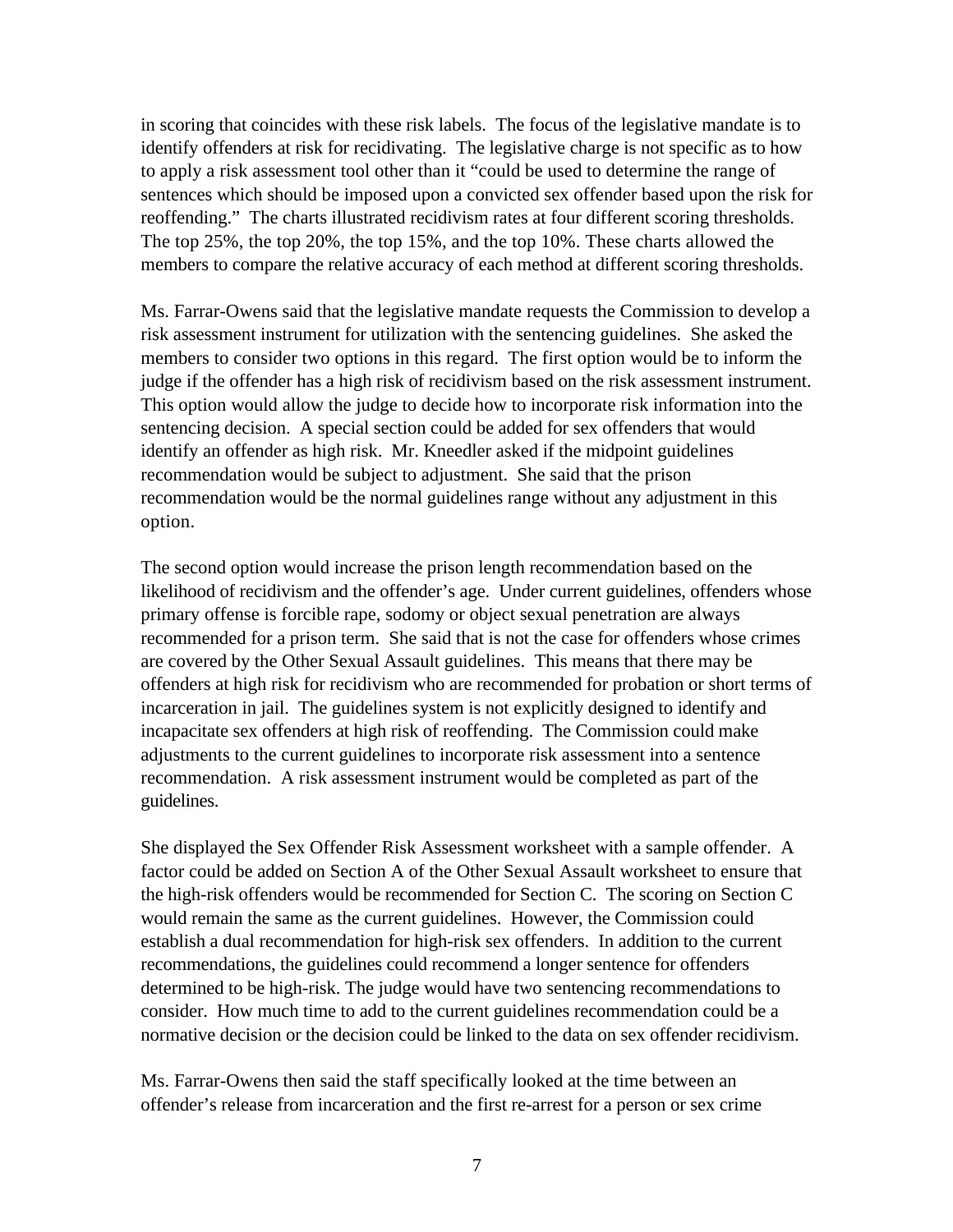subsequent to that release. The research examined how much longer the offender would have had to serve so that the new crime could have been averted due to longer incarceration. The analysis revealed that if offenders in the study had been sentenced under the current guidelines, more than half of the offenders who recidivated would have still been incarcerated when their new offense occurred.

She then focused on the issue of how much additional incarceration time could be added to high risk sex offenders in order to prevent recidivism. Mr. Petty commented that incarcerating sex offenders will reduce their ability to commit crimes but their desire will still be there when they are eventually released. Ms. Farrar-Owens answered that research shows the older offenders have a much lower likelihood of re-offending. If the Commission used option 1, those high-risk offenders who are young and have the shortest guidelines recommendations would receive the most time added. Sentencing guidelines recommendations for high risk offenders who are older or who already receive lengthy incarceration recommendations would be incremented to a lesser degree. A chart was displayed that illustrated the amount of months that would be added to the prison recommendation for high-risk offenders

Mr. Petty asked Mr. Ferguson if there would be an equal protection problem with using age to enhance punishment. Mr. Ferguson said that any time a particular group is categorized or singled out it raises the issue of equal protection. Judge Gates remarked that it should not be an issue since the guidelines are voluntary. .Mr. Ferguson agreed with Judge Gates' comment. Mr. Christie felt that any recommendation that the Commission makes on this matter would be advisory. Judge McGlothlin commented that the outcome in 90% of theses cases depended on what the Commonwealth Attorney wanted to do. He noted that the prosecutors use the sentencing guidelines as a tool for plea-bargaining. Judge McGlothlin stated that he would agree with the option that adds time to the prison recommendation.

Judge Bach felt that the cover sheet should indicate when an offender is considered to be high risk. Judge Bach said the sentencing judge could then take this into account when sentencing. He also said that he would not want to see a box labeling a sex offender as "not high risk." He observed that there would be offenders in this group who fall into a category that had a 50% recidivism rate. Judge Honts agreed with Judge Bach and said that the cover sheet should only have a high risk box. He commented that victims would not be thrilled to see an offender checked as not a high risk. Judge Stewart voiced agreement with Judge Honts on this matter.

Ms. Farrar-Owens asked the Commission if they wanted to recommend that a presentence report be done in every rape and sexual assault case. Only the General Assembly can mandate pre-sentence reports. The Commission can urge the Circuit Court judges to order pre-sentence reports in all rape and sexual assault cases. The assessment of risk depends on accurate identification of prior arrests for person and sex offenses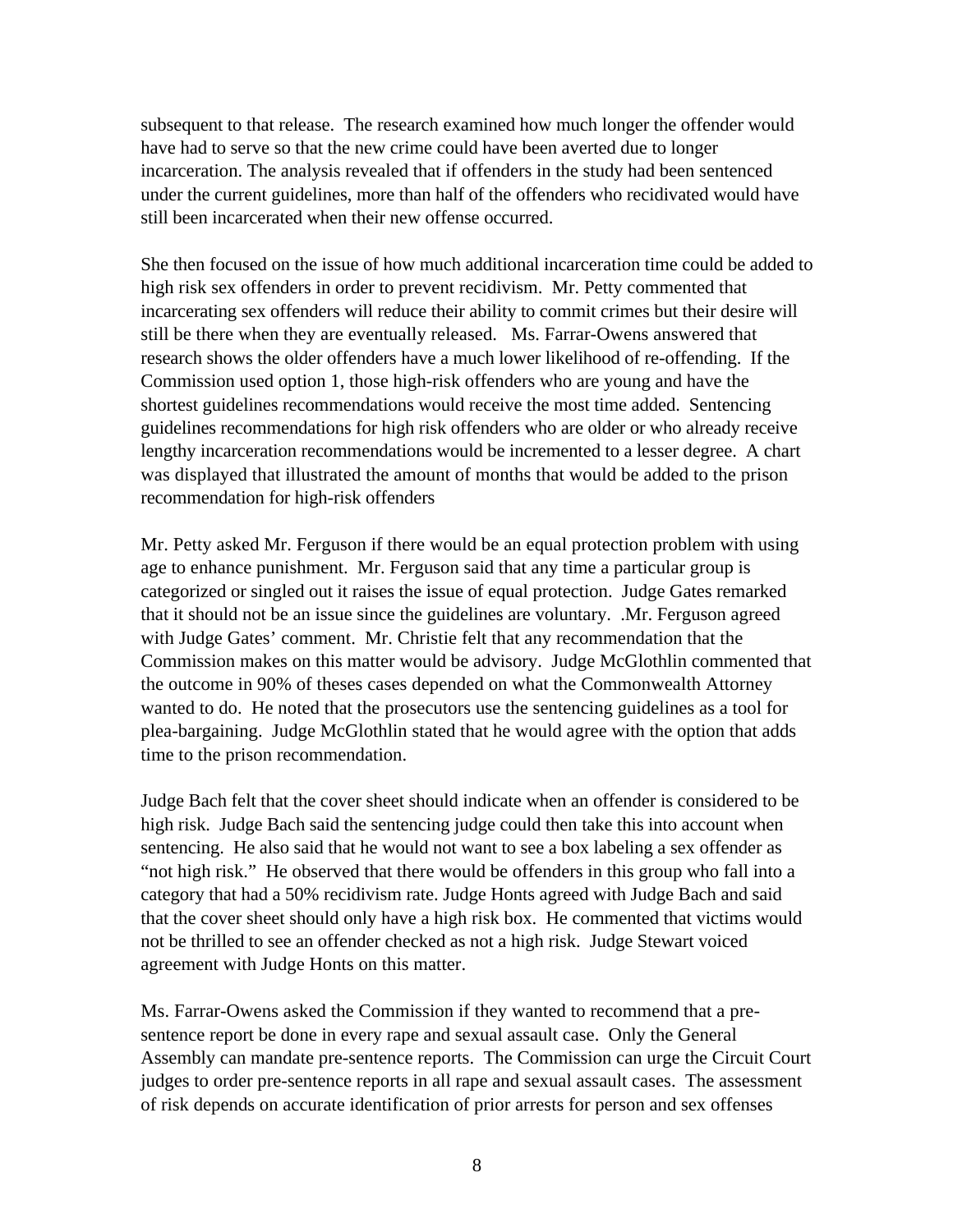(adult and juvenile) and out-of-state arrests. She displayed a chart for FY 1998 rape and sexual assault cases which showed that pre-sentence reports were completed in 72.5% of the cases.

Mr. Petty said the Commonwealth attorney could not complete this score sheet because they do not have some of the information required for the form. They would not have access to mental treatment or employment history. With regard to pre-sentence reports in these sex offense cases, he felt that it would affect plea negotiation practices in certain jurisdictions.

Commenting on the results of the sex offender study, Dr. Kern remarked that, while skeptical at first, he felt that this study resulted in a product that may prove to be very useful. He noted that the risk assessment instrument does a good job of discriminating the high risk offender. Reverend Ricketts asked if the resolution requesting the Commission's development of the risk assessment instrument was patroned by Senator Howell and, if so, was it offered as an alternative to civil commitment of sex offenders. Dr. Kern answered that it was Senator Howell's resolution and that it was his understanding that the resolution was seen as an alternative to civil commitment legislation that was pending before the legislature. The civil commitment legislation, however, also was adopted by the General Assembly but is not yet in effect.

Judge Gates agreed that the legislature wanted the Commission to complete this study because they were considering civil commitment for sex offenders. He asked the Commission whether it wanted to report its findings back to the legislature or go forward now and incorporate the risk assessment instrument in the guidelines. Dr. Kern said the 1999 Annual Report informed the General Assembly of the following: "Final Commission review of this research will take place in the spring. If the Commission determines that a useful sex offender risk assessment instrument can be developed, it will be integrated into the sentencing guidelines that become effective July 1, 2000." Dr. Kern noted, however, that this schedule is not reasonable given the amount of time that will be necessary to adequately train judges, probation officers, public defenders, defense attorneys, and Commonwealth attorneys around the state.

Mr. Christie made a motion to the effect that the risk assessment should be advisory and limited to the very high risk offenders. He added that the risk assessment should only be used when the judge seeks to have one completed. He further added that the Commission should report its findings and recommendations to the legislature in the next annual report with a planned effective date of July 1, 2001. Judge Gates felt that the Commission should defer these decisions to the June 12 meeting. Mr. Christie agreed with Judge Gates and withdrew his motion. Judge Gates said he was going to request that the Executive Committee meet first and come up with recommendations for the full Commission to consider at the next meeting.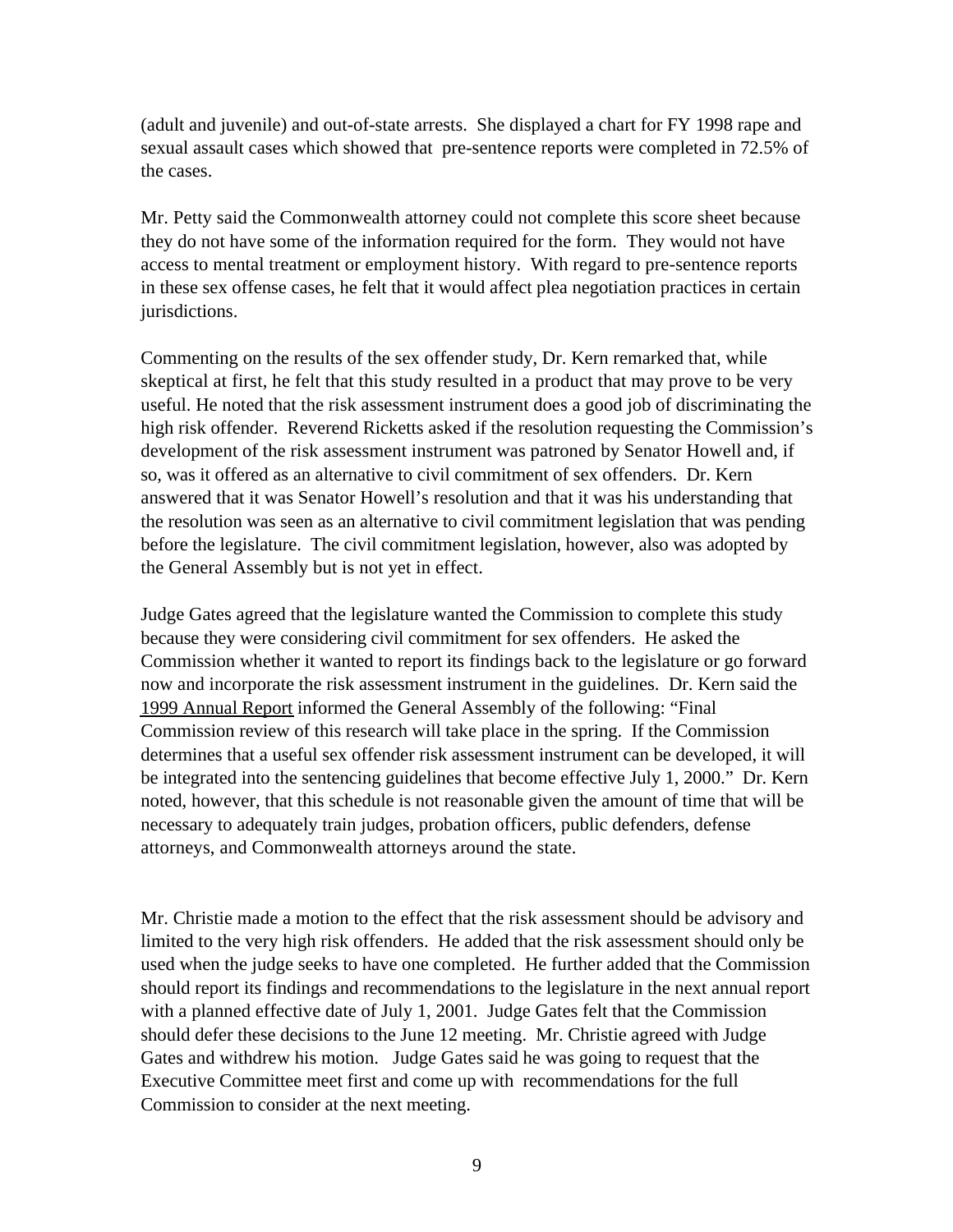Judge Gates thanked Ms. Farrar-Owens for her presentation. He then asked Ms. Farrar-Owens to also cover the next item on the agenda, Larceny/Fraud Study.

#### **VI. Larceny/Fraud Special Study**

Ms. Farrar-Owens said she would propose a methodology for the larceny study. One Commission member requested that the staff study the value of money or property stolen in larceny cases to determine if a factor could be added to the worksheet to add points in cases involving large amounts. She said that one of the first tasks in this study would be to survey other states. A bill was proposed during the 2000 General Assembly Session that would increase the dollar amount threshold for felony larceny from \$200.00 to \$300.00. This bill did not pass. However, in the discussion over this proposal, several members of the General Assembly expressed interest in what the grand larceny thresholds were in other states. This background then could prove of some use to both the Commission as well as the General Assembly.

For the study, Commission staff will use CY1998 and CY1999 sentencing guidelines data. The pre-sentence investigation (PSI) data would not prove to be a good data source for this study because it excludes offenders given unsupervised probation who were not sentenced to prison. The guidelines database contains 20% more larceny cases than the PSI. The PSI data is potentially biased for this study.

Ms. Farrar-Owens presented a chart that included all the offenses that could be selected for inclusion in the study. She recommended including fraud offenses in the study because many are deemed larceny by Code. She commented that some of the larceny and fraud offenses could be excluded from the study. Embezzlement and forging a public record could be excluded because the Commission studied embezzlement offenses in 1998 and because forging a public record did not involve loss of property. Mr. Ferguson suggested that the Commission omit unauthorized use. Ms. Farrar-Owens remarked that some cases of grand larceny auto are plead down to unauthorized use. Mr. Petty felt that the only offenses that should be included in the study are receiving stolen property and grand larceny. Ms. Farrar-Owens presented a list of fraud offenses that the Commission might want to include in the study. Judge Gates asked Mr. Petty to decide what offenses to include in the study. Mr. Kneedler asked if the study would lose any significance by excluding some of the larcenies and fraud. Mr. Petty felt that those offenses that typically involve lesser amounts of money would skew the study findings. Mr. Petty did agree that some of the fraud offenses should be included.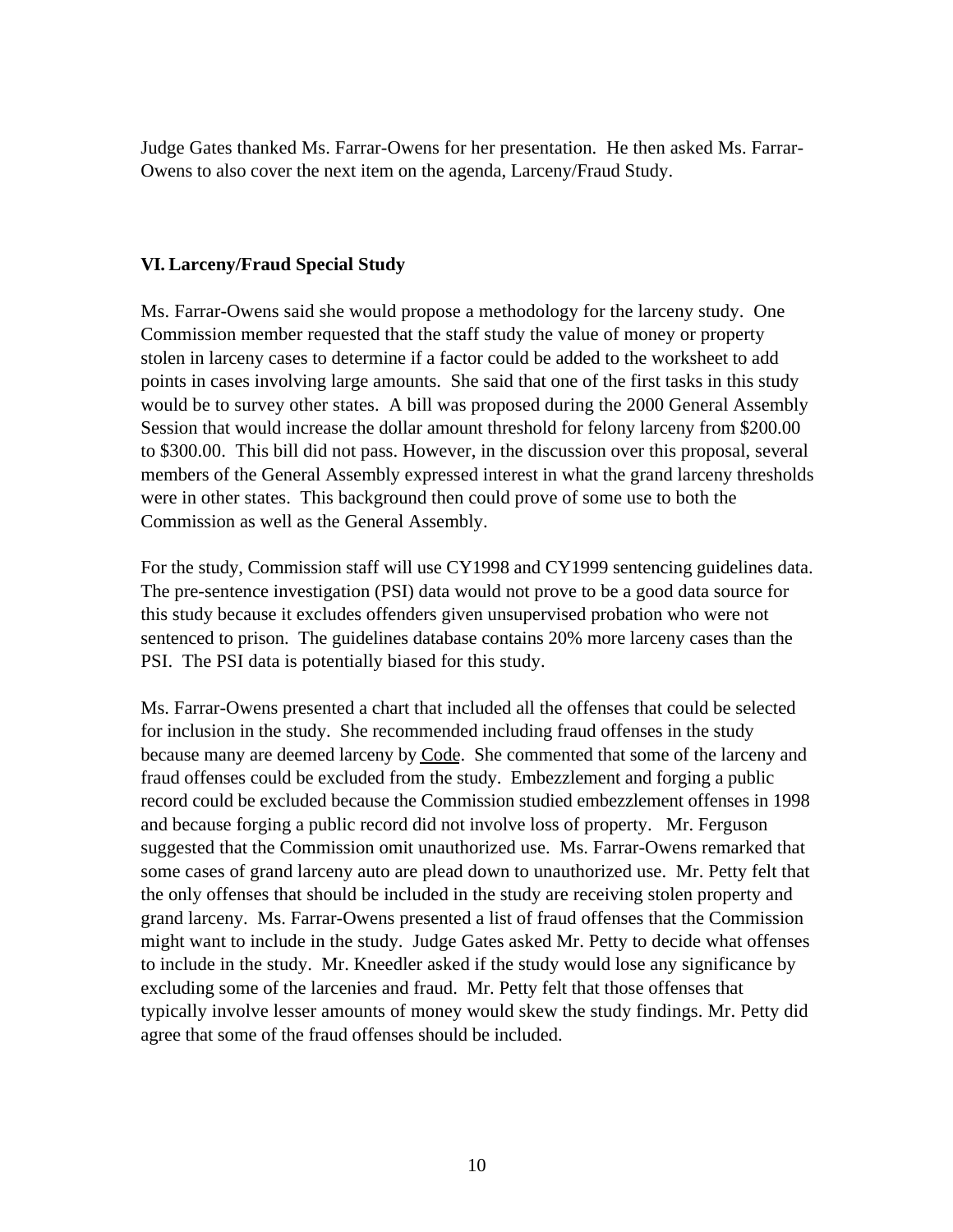Ms. Farrar-Owens provided a revised chart with a listing of proposed crimes to include in the study. Judge Gates asked the Commission for a vote. The Commission voted 14-0 in favor of the recommendation.

Ms. Farrar-Owens then presented an overview of the sampling options, supplemental data sources and the data collection form. Cases would be selected in a random fashion from the 1998 and 1999 guidelines database. The study would use automated PSI narratives when available. The data collection instrument was also presented. Some of the information to be collected would include value of property stolen, type of item stolen and type of victim. Ms. Farrar-Owens talked about each factor on the data collection instrument. She concluded by presenting a proposed work plan. The study would be completed by September and presented to the Commission members thereafter.

Mr. Vassar asked if the staff could examine the length of time over which the larceny took place. She responded that the staff would include that information on the data collection form.

At this juncture, Judge Gates excused himself from the meeting and asked Judge Stewart, Vice Chairman, to lead the rest of the meeting.

Ms. Bruce asked Dr. Kern if the Commission provided the Gender Bias Task Force with the information they requested. Dr. Kern said that the information had been provided but that there had been no feedback on how it was used. Ms. Bruce also asked if the recommended adjustment to the guidelines to include felony DWI offenses was approved. Dr. Kern said that all of the Commission recommendations were approved by the General Assembly. Mr. Kneedler said the recommendations were approved because no action was taken by the General Assembly.

Judge Stewart then asked Ms. Kepus to cover the next item on the agenda, Sentencing Guidelines Compliance.

## **VII. Sentencing Guidelines Compliance Update**

Ms. Kepus reported that for year-to-date FY2000 (as of March 22, 2000), over 10,000 work sheets were submitted to the Commission. She noted that overall compliance is up from 77.4% in FY1999 to 81.0% so far in FY2000. The aggravation rate was reported as 9.2% and the mitigation rate, 9.8%. She next presented information concerning the reasons judges cite when sentencing above or below the guidelines. Judges reported the decision to sentence an offender to an alternative sanction or the factor of rehabilitation potential more frequently than any other mitigation departure reason. The most common reason for sentencing above the guidelines, cited in 16% of the aggravations, is the acceptance of a plea agreement.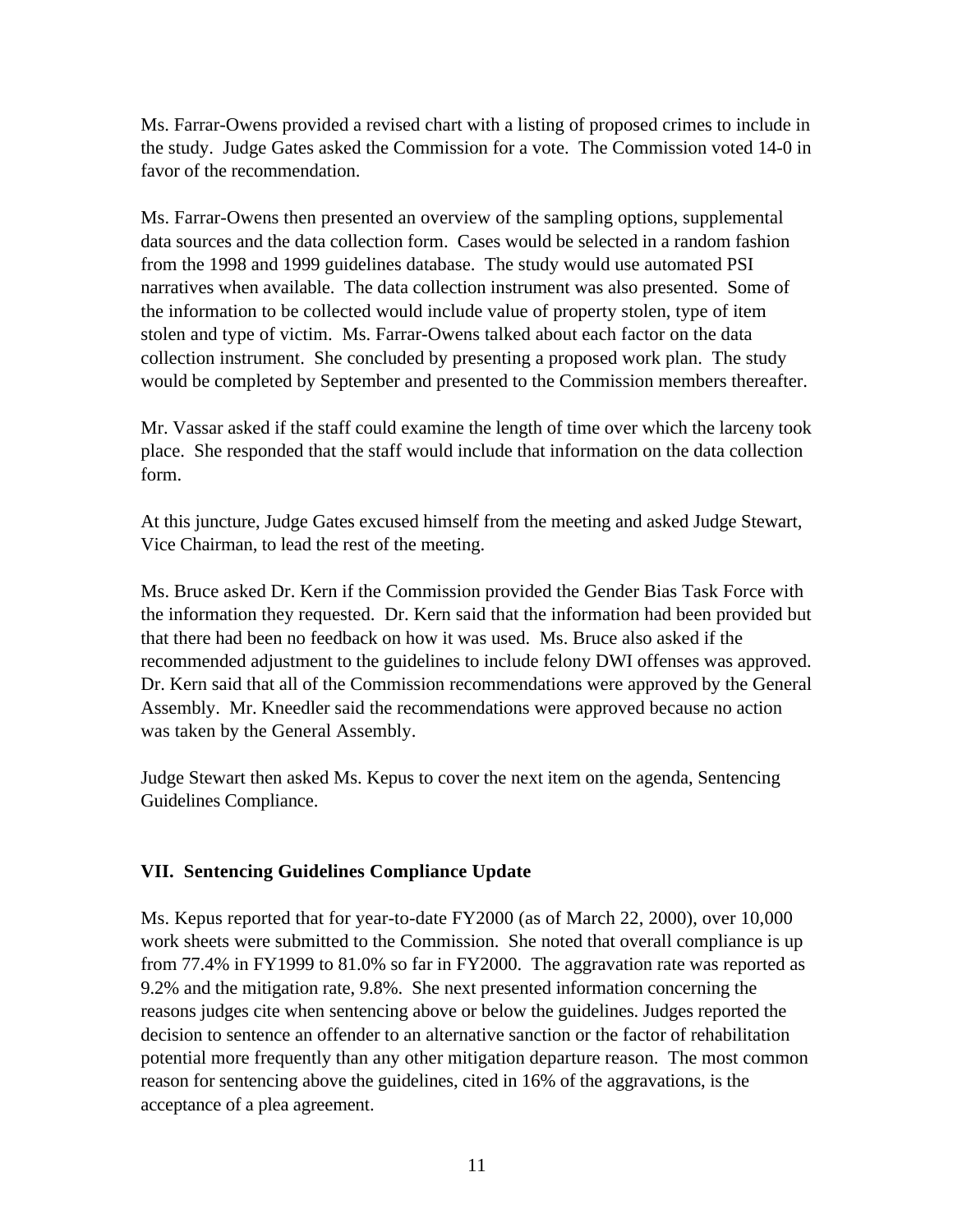Durational compliance is defined as the rate at which judge's sentence offenders to terms of incarceration that fall within the recommended guidelines range. Ms. Kepus noted the high rate at which judges agree with the type of disposition recommended by the guidelines (88%). Durational compliance, however, is 81.8%. This result indicates that judges agree with the type of sentence recommended by the guidelines more often than they agree with recommended sentence length in incarceration cases.

Ms. Kepus stated that compliance rates varied greatly across circuits. Overall, 75% of the circuits increased their compliance rates. The highest compliance rate, 90.1%, is found in the Martinsville area (Circuit 21). She also noted that Circuit 29 in Southwest Virginia has the lowest compliance rate at 68.6%. Buchanan County, however, did have one of the highest compliance rate increases, up 8.7% since last meeting.

Ms. Kepus said that the compliance rates for all the offense groups have gone up since FY1999. Compliance for assault cases has risen more than 12.5%. The reasons for this rise in compliance may include the new factor added on Section C involving injury to multiple victims, more training emphasis on victim injury, and the fact that several new offenses were added to the assault guidelines. The compliance rate is particularly high on the two new offenses added - assault and battery against family member  $(3<sup>rd</sup>$  or subsequent) and assault against a law enforcement officer. Compliance for rape cases has also gone up more than 10.3% over FY1999 figures.

One out of every five cases has qualified for midpoint enhancements for a current or prior conviction for a violent crime. When judges depart from the guidelines in these cases, they are choosing to mitigate in the vast majority. Enhancements for a Category II prior record generated the highest rate of compliance for a midpoint enhancement (76%). The most severe midpoint enhancement, that for a combination of a current violent offense and a Category I prior record, yields a rate of compliance of 73% and compliance in cases receiving only a Category I enhancement is 69%.

She then discussed compliance within jury cases. Of the 171 jury cases, jury sentences were within the guidelines 35% of the time. Juries imposed sentences higher than the guidelines in 59% of the cases and imposed sanctions lower than the guidelines in 6% of the cases. Ms. Kepus observed that judges modified only 26% of the jury sentences.

Judge Stewart thanked Ms. Kepus for her presentation and then asked Mr. Fridley to discuss the next item on the agenda, Sentencing Guidelines Manual/Work Sheet Revisions for July 1, 2000.

## **VIII. Sentencing Guidelines Manual/Work Sheet Revisions for 7/1/2000**

.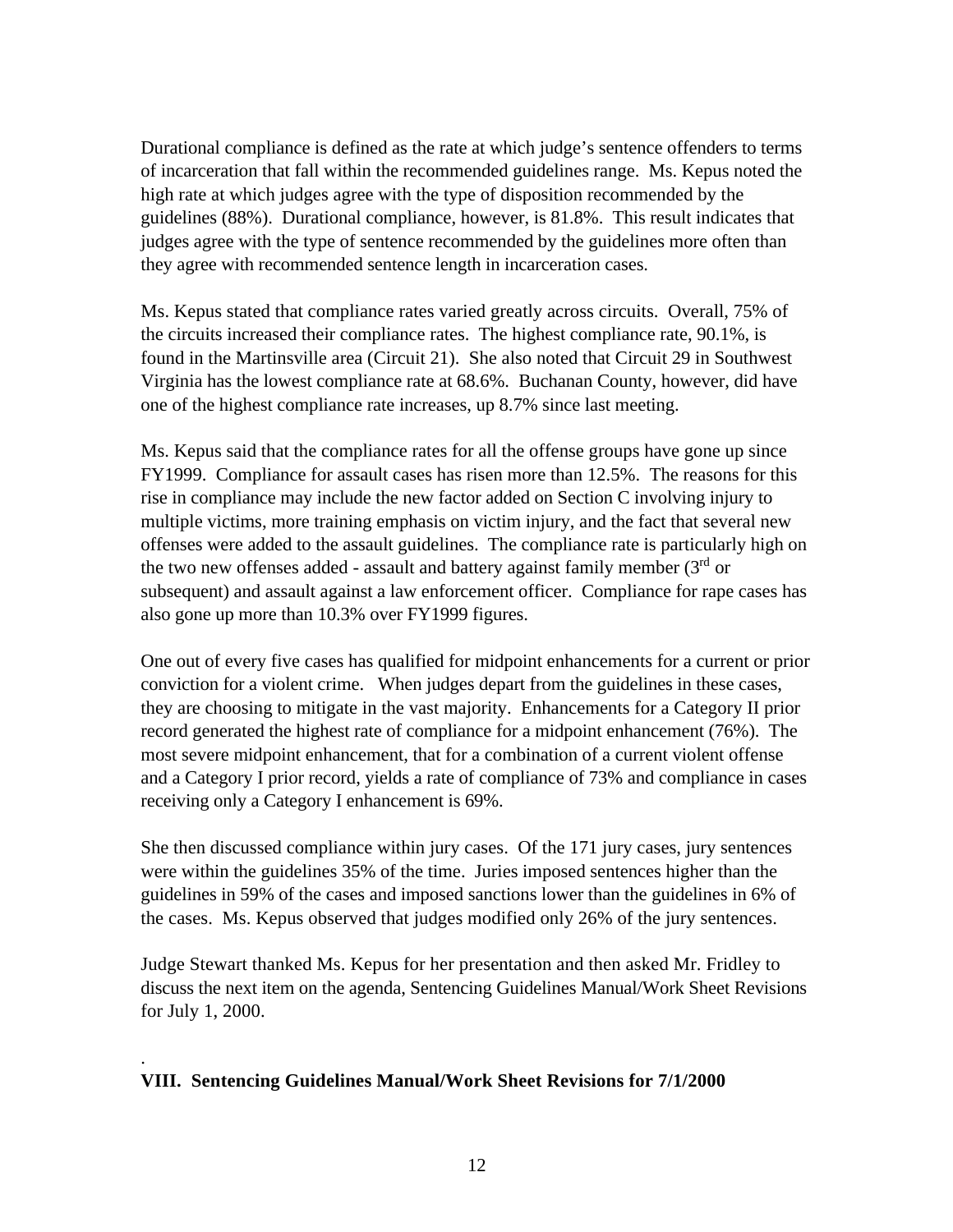Mr. Fridley presented the sentencing guidelines modifications that were recommended in the Annual Report and approved by the General Assembly. The Commission made six recommendations for guidelines revisions. Four of the recommended revisions concerned traffic crimes, one proposal dealt with homicide and the last recommendation addressed larceny. Mr. Fridley said a new chapter on felony traffic would be added to the guidelines manual. This chapter would include all traffic offenses covered by the guidelines. He displayed the new traffic worksheet, Section B recommendation table and Section C recommendation table.

The fifth recommendation specifically dealt with felony homicide. Felony homicide will be stricken from the worksheet and will be scored the same as second-degree murder. The sixth recommendation adjusted the score on the larceny worksheet for offenders with multiple prior misdemeanor convictions. Mr. Fridley said the prior misdemeanor convictions and adjudications factor score will be increased by one point. The additional points will increase the likelihood that repeat offenders will be recommended for some period of incarceration.

Mr. Fridley then presented some guidelines modifications that were proposed by the users themselves. Several check boxes were added to the cover sheet, such as a box for nolo contendere under Method of Adjudication. The sentencing guidelines recommendation will have an additional check box that will indicate if the recommendation was adjusted due to a mandatory minimum penalty. He also said that another check box would be added to the Final Disposition that addressed whether the sentence was to run concurrently with another sentencing event.

Judge Stewart thanked Mr. Fridley for his presentation and then asked Dr. Kern to discuss the next item on the agenda, Miscellaneous Items.

## **IX. Miscellaneous Items**

Dr. Kern reminded everyone that the next Sentencing Commission meeting is June 12, 2000, in the 3rd floor judicial conference room. The remaining meetings for 2000 are September 11 and November 6. Dr. Kern hoped that the new conference room would be ready by June 12 but was not optimistic. He announced that the National Association of Sentencing Commissions will hold their annual conference in Pittsburgh, Pennsylvania on August 6 - 8, 2000. Several members have attended in the past and any members interested in attending should inform Dr. Kern or Judge Gates.

Ms. Bruce asked the Executive Committee to consider releasing the results of the sex offender risk assessment study and the instrument to all judges as soon as the work is completed. She felt it would be unjust for the Commission to withhold valuable information.